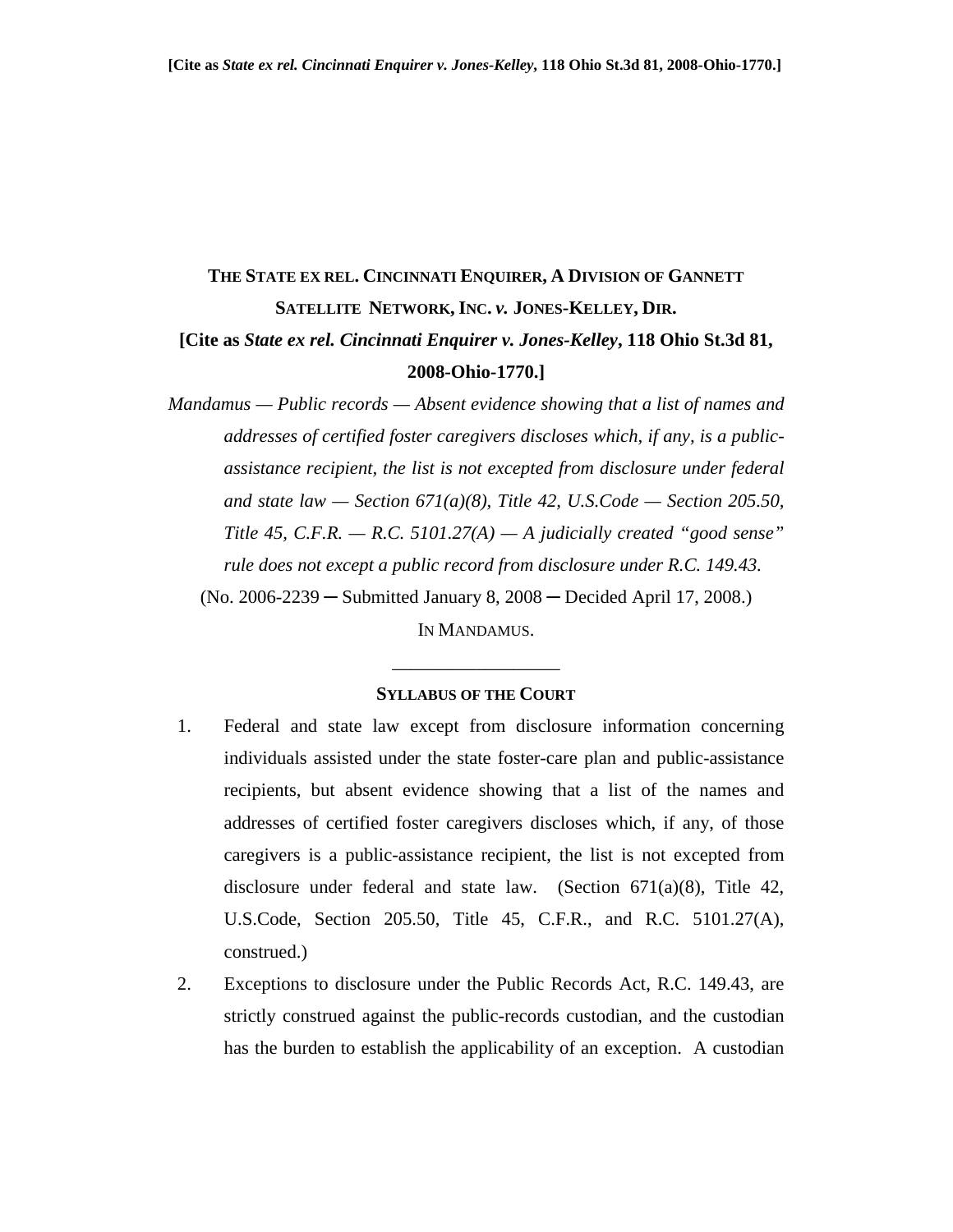does not meet this burden if it has not proven that the requested records fall squarely within the exception. (*State ex rel. Carr v. Akron*, 112 Ohio St.3d 351, 2006-Ohio-6714, 859 N.E.2d 948, ¶ 30, followed.)

3. A judicially created "good sense" rule does not except a public record from disclosure under R.C. 149.43. (*State ex rel. WBNS TV, Inc. v. Dues*, 101 Ohio St.3d 406, 2004-Ohio-1497, 805 N.E.2d 1116, ¶ 30-39, followed; *State ex rel. Keller v. Cox* (1999), 85 Ohio St.3d 279, 707 N.E.2d 931, and *State ex rel. McCleary v. Roberts* (2000), 88 Ohio St.3d 365, 725 N.E.2d 1144, clarified.)

\_\_\_\_\_\_\_\_\_\_\_\_\_\_\_\_\_\_

### **O'DONNELL, J.**

**{¶ 1}** This is an original action for a writ of mandamus to compel the director of the Ohio Department of Job and Family Services ("ODJFS") to provide access to an electronic copy of a database of the names and addresses of certified foster caregivers in the state. Because the director failed to meet her burden to establish that the requested record is excepted from disclosure, we grant the writ.

**{¶ 2}** Relator, the Cincinnati Enquirer, a division of Gannett Satellite Network, Inc. ("Enquirer"), operates and does business as the Cincinnati Enquirer, a newspaper of general circulation in Cincinnati, Ohio. In September 2006, a reporter for the Enquirer requested that Barbara Riley, who was then the director of ODJFS, provide "an electronic copy of the ODJFS database containing the names and addresses of all foster associations, institutions or homes certified by the state under O.R.C. Chapter 5103." ODJFS provided the Enquirer with a list of private agencies certified to perform foster-care-related functions, but the department did not provide a list of the names and addresses of certified foster homes. As of August 1, 2007, there were 9,985 certified foster homes in Ohio. According to an ODJFS official, during one investigation, the department learned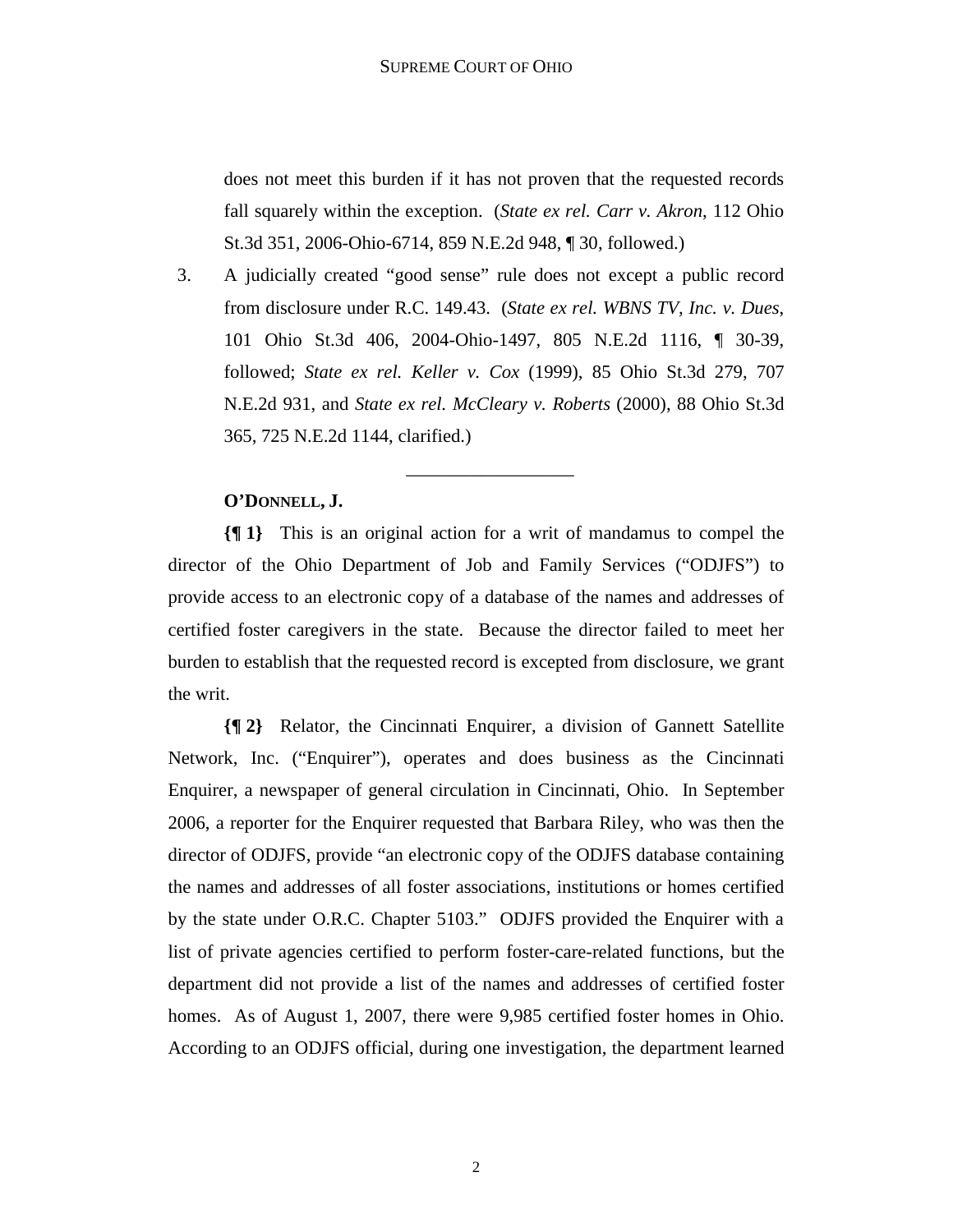that approximately 80 percent of all foster homes have had a foster child in the past year. The department did not present evidence that these foster homes had either applied for or received financial assistance from the federal or state government.

**{¶ 3}** In December 2006, the Enquirer filed this action for a writ of mandamus to compel Riley, in her capacity as director of ODJFS, to provide the requested foster-home record. Respondent, Helen Jones-Kelley, succeeded Riley as the director of ODJFS, filed an answer, and is automatically substituted as the respondent in this case. S.Ct.Prac.R.  $X(2)$  and Civ.R.  $25(D)(1)$ . After the parties attempted mediation, we granted the Enquirer's application to dismiss Count Two of its complaint, a separate, unrelated public-records claim, and we granted an alternative writ on the remaining count. The parties submitted evidence and briefs, and the Public Children Services Association of Ohio, County Commissioners' Association of Ohio, Ohio Association of Child Caring Agencies, and Ohio Family Care Association submitted amicus curiae briefs in support of the director. The parties presented oral argument on January 8, 2008.

**{¶ 4}** This cause is now before us for our consideration.

# Mandamus

**{¶ 5}** "Mandamus is the appropriate remedy to compel compliance with R.C. 149.43, Ohio's Public Records Act." *State ex rel. Physicians Commt. for Responsible Medicine v. Ohio State Univ. Bd. of Trustees*, 108 Ohio St.3d 288, 2006-Ohio-903, 843 N.E.2d 174, ¶ 6; R.C. 149.43(C). In determining a publicrecords mandamus claim, "R.C. 149.43 is construed liberally in favor of broad access, and any doubt is resolved in favor of disclosure of public records." *State ex rel. Cincinnati Enquirer v. Hamilton Cty.* (1996), 75 Ohio St.3d 374, 376, 662 N.E.2d 334.

**{¶ 6}** For purposes of R.C. 149.43, ODJFS is a public office and its director is a public official. See R.C. 149.011(A), defining "public office" to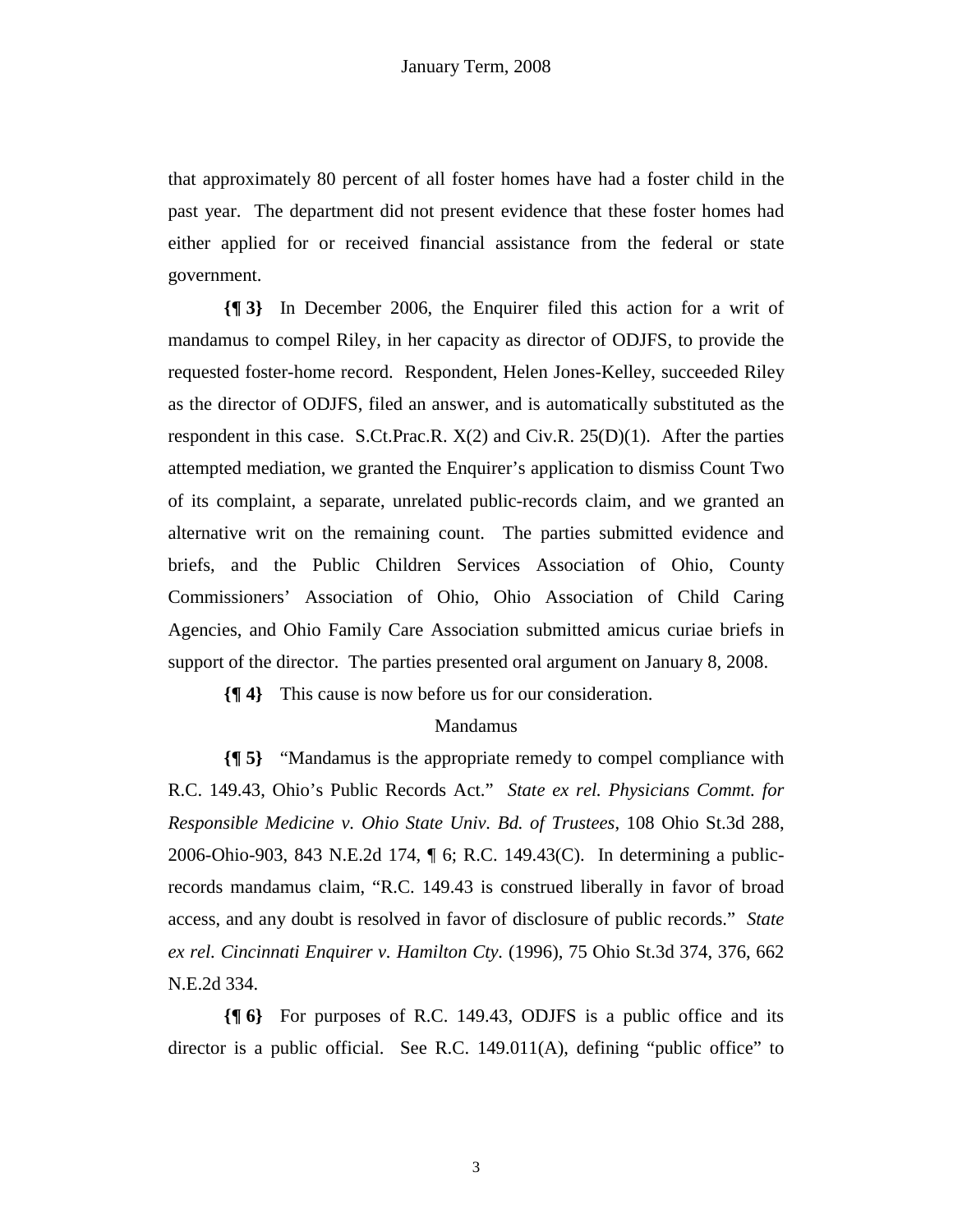include "any state agency"; R.C. 149.011(B), defining "state agency" to include "every department \* \* \* established by the \* \* \* laws of this state for the exercise of any function of state government"; R.C. 149.011(D), defining "public official" to include "all officers, employees, or duly authorized representatives or agents of a public office."

**{¶ 7}** The director of ODJFS is the custodian of the department's records. The requested electronic copy of the database containing the names and addresses of foster caregivers in the state is a record under the Public Records Act because maintaining a record of names and addresses of foster caregivers is part of the department's duty in certifying foster caregivers. R.C. 149.011(G) (" 'Records' includes any document, device, or item, regardless of physical form or characteristic, including an electronic record as defined in section 1306.01 of the Revised Code, created or received by or coming under the jurisdiction of any public office of the state or its political subdivisions, which serves to document the organization, functions, policies, decisions, procedures, operations, or other activities of the office").

**{¶ 8}** Therefore, in the absence of any exception to disclosure under the Public Records Act, the Enquirer is entitled to a copy of the requested names and addresses of certified foster caregivers in the state.

Exceptions to Disclosure: Construction and Burden of Proof

**{¶ 9}** The director asserts that the requested electronic copy of the names and addresses of all foster caregivers certified by the state is excepted from disclosure by (1) federal and state law because foster caregivers are recipients of payments from a government program, (2) state law concerning data entered into the uniform, statewide, automated child-welfare-information system ("SACWIS"), and (3) a "good sense" rule consistent with public-records precedent.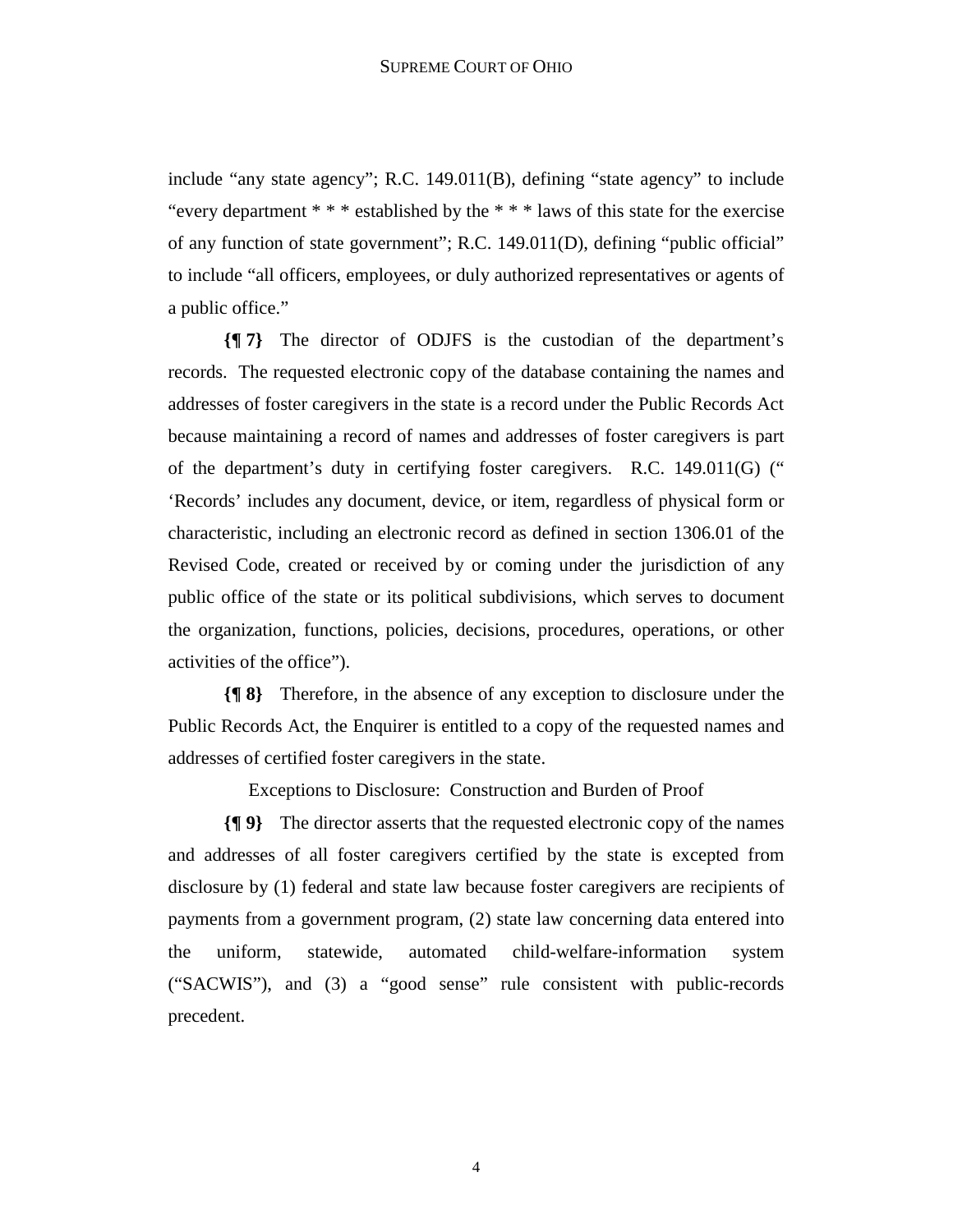**{¶ 10}** Exceptions to disclosure under the Public Records Act, R.C. 149.43, are strictly construed against the public-records custodian, and the custodian has the burden to establish the applicability of an exception. *State ex rel. Carr v. Akron*, 112 Ohio St.3d 351, 2006-Ohio-6714, 859 N.E.2d 948, ¶ 30; *State ex rel. Beacon Journal Publishing Co. v. Akron*, 104 Ohio St.3d 399, 2004- Ohio-6557, 819 N.E.2d 1087, ¶ 23. A custodian does not meet this burden if it has not proven that the requested records fall squarely within the exception. The director relies on R.C. 149.43(A)(1)(v), which excepts from disclosure "[r]ecords the release of which is prohibited by state or federal law."

Exceptions to Disclosure: Foster-Care Maintenance Payments

**{¶ 11}** "The Congress has enacted several statutes aimed at improving child welfare services provided by the several States," including Title IV-E of the Social Security Act, Section 670 et seq., Title 42, U.S.Code, which makes federal funds available to state programs that provide " 'foster care and transitional independent living programs for children' and 'adoption assistance for children with special needs.' " *Nebraska Dept. of Health & Human Servs. v. Dept. of Health & Human Servs.* (C.A.D.C.2006), 435 F.3d 326, 327, quoting Section 670, Title 42, U.S.Code.

**{¶ 12}** Under Section 671, Title 42, U.S.Code, a state is eligible for federal payments if it has an approved plan that, among other things, "provides for foster care maintenance payments in accordance with section 672 of this title" and "provides safeguards which restrict the use of or disclosure of information concerning individuals assisted under the State plan" to the specified purposes, including the administration of the plan. Sections  $671(a)(1)$  and  $(8)$ , Title 42, U.S.Code. "Foster-care maintenance payments" are "payments to cover the cost of (and the cost of providing) food, clothing, shelter, daily supervision, school supplies, a child's personal incidentals, liability insurance with respect to a child, and reasonable travel to the child's home for visitation." Section  $675(4)(A)$ , Title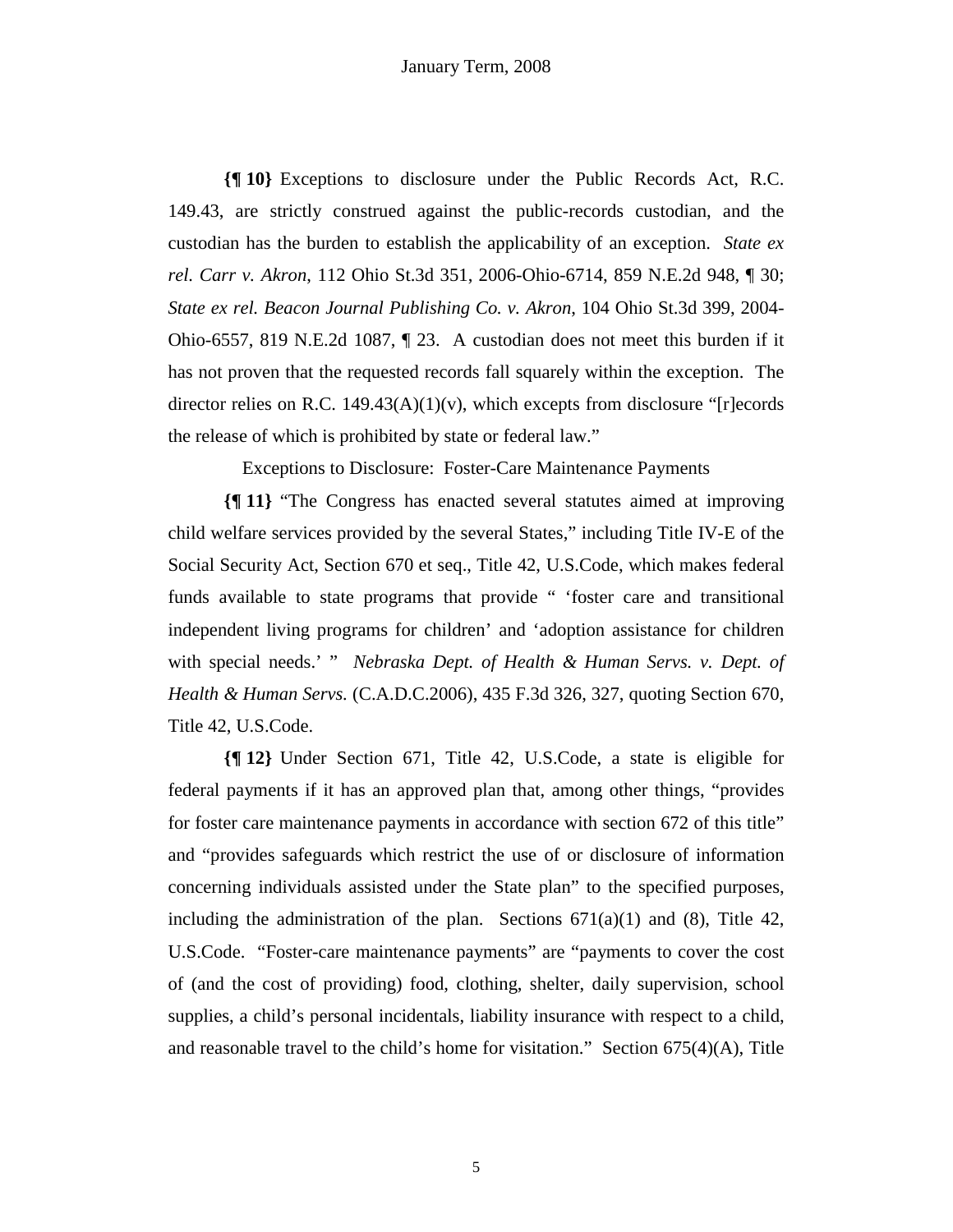42, U.S.Code. Federal regulations reiterate the requirement of confidentiality specified in the act. See Section 1355.21(a), Title 45, C.F.R. ("The State plans for titles IV-E and IV-B must provide for safeguards on the use and disclosure of information which meet the requirements contained in section  $471(a)(8)$  of the Act"); Section 205.50(a)(1)(i), Title 45, C.F.R. ("use or disclosure of information concerning applicants and recipients" of "financial assistance" is limited to specified purposes); Section 205.50(a)(1)(iv), Title 45, C.F.R. ("Publication of lists or names of applicants and recipients will be prohibited").

**{¶ 13}** Ohio has implemented its plan by designating ODJFS as "the single state agency to administer federal payments for foster care and adoption assistance made pursuant to Title IV-E" and requiring counties to make payments "on behalf of each child eligible for foster care maintenance payments under Title IV-E  $**$  to cover the cost of providing  $**$  [t]he child's food, clothing, shelter, daily supervision, and school supplies." R.C. 5101.141(B) and  $(C)(1)(a)$ ; see also *Weaver v. Ohio Dept. of Job & Family Servs.*, 153 Ohio App.3d 331, 2003-Ohio-3827, 794 N.E.2d 92, ¶ 4-6.

**{¶ 14}** In compliance with Section 671(a)(8), Title 42, U.S.Code, R.C. 5101.27(A) generally provides that "no person or government entity shall solicit, disclose, receive, use, or knowingly permit, or participate in the use of any information regarding a public assistance recipient for any purpose not directly connected with the administration of a public assistance program." "Public assistance" includes "financial assistance, medical assistance, or social services provided under a program administered by the department of job and family services or a county agency pursuant to Chapter  $* * * 5101 * * *$  of the Revised Code." R.C. 5101.26(F).

**{¶ 15}** The director claims that because foster-care maintenance payments under these federal and state provisions are made to foster caregivers on behalf of the foster children, foster caregivers are "individuals assisted under the State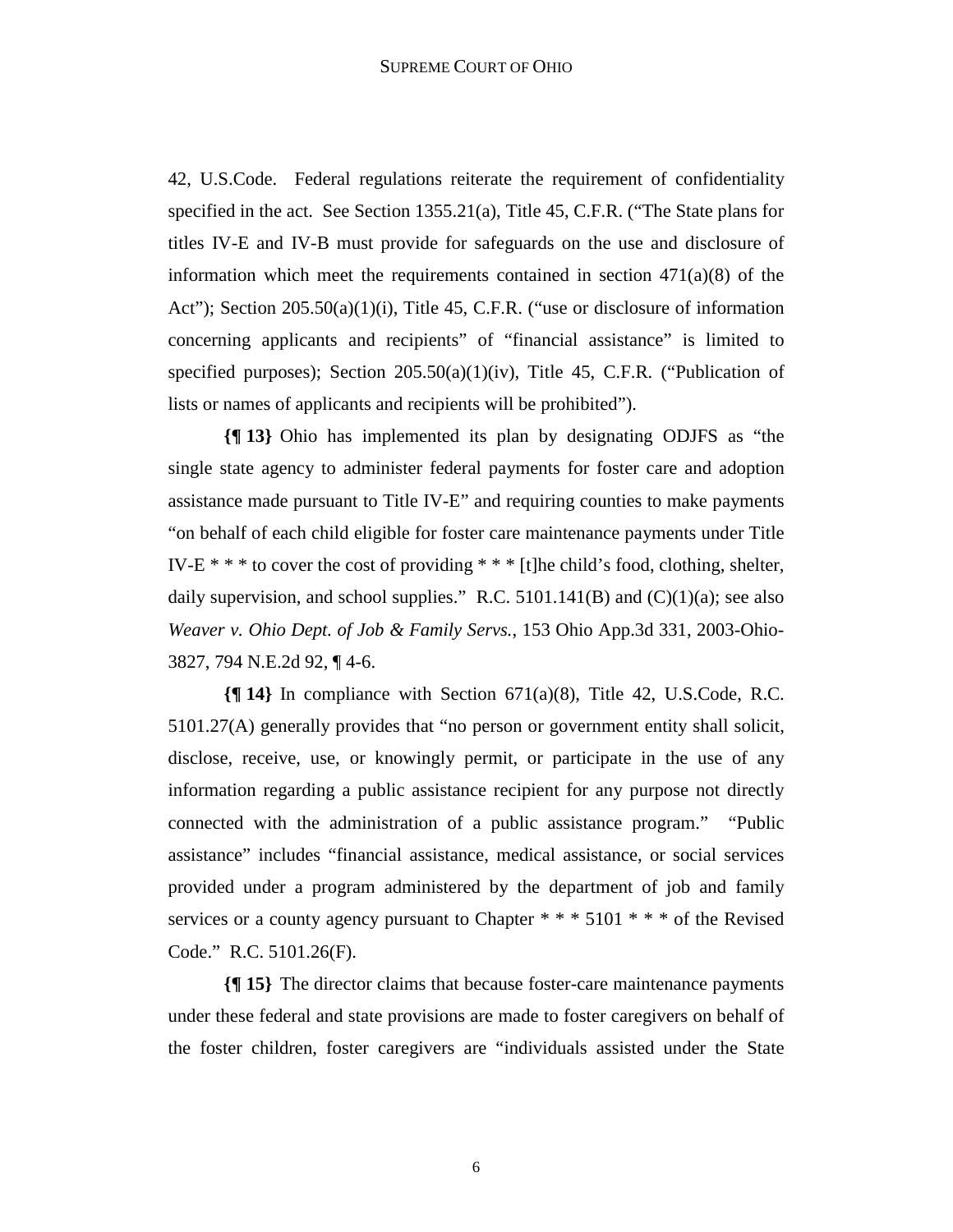plan" pursuant to Section 671(a)(8), Title 42, U.S.Code, "applicants and recipients" of "financial assistance" under Section 205.50, Title 45, C.F.R., and "public assistance recipient[s]" under R.C. 5101.27(A) and that their names and addresses are thus excepted from disclosure under the Public Records Act.

**{¶ 16}** The Enquirer counters that because the ODJFS director admitted in her deposition that the foster-care maintenance payments pay foster caregivers for their services in caring for children and are not considered to be "public assistance," the court should reject the director's claimed exception. The Enquirer's contention, however, lacks merit because  $-$  as the director asserts  $$ the interpretation of the pertinent federal and state provisions raises a legal question rather than an evidentiary issue to be determined by witness testimony. See, e.g., *Shimko v. Lobe*, 103 Ohio St.3d 59, 2004-Ohio-4202, 813 N.E.2d 669, ¶ 60; *Pinchot v. Charter One Bank, F.S.B.*, 99 Ohio St.3d 390, 2003-Ohio-4122, 792 N.E.2d 1105, ¶ 39.

**{¶ 17}** In construing the pertinent federal and state provisions, our paramount concern is the intent in enacting them. See, e.g., *State ex rel. Russell v. Thornton*, 111 Ohio St.3d 409, 2006-Ohio-5858, 856 N.E.2d 966, ¶ 11. "Determining this intent requires us to read words and phrases in context and construe them in accordance with rules of grammar and common usage." Id. A "recipient" is "one that receives." Webster's Third New International Dictionary (1986) 1895. To "receive" means "to take possession or delivery of." Id. at 1894. "Assistance" means "the act or action of assisting: aid, help." Id. at 132.

**{¶ 18}** Foster-care maintenance payments, although made on behalf of an eligible child, are delivered to the possession of and thus are received by a foster caregiver or by a public or nonprofit, private, child-placement or child-care agency. Section 672(b), Title 42, U.S.Code ("Foster care maintenance payments may be made under this part only on behalf of a child described in subsection (a) of this section who is  $-$  (1) in the foster family home of an individual, whether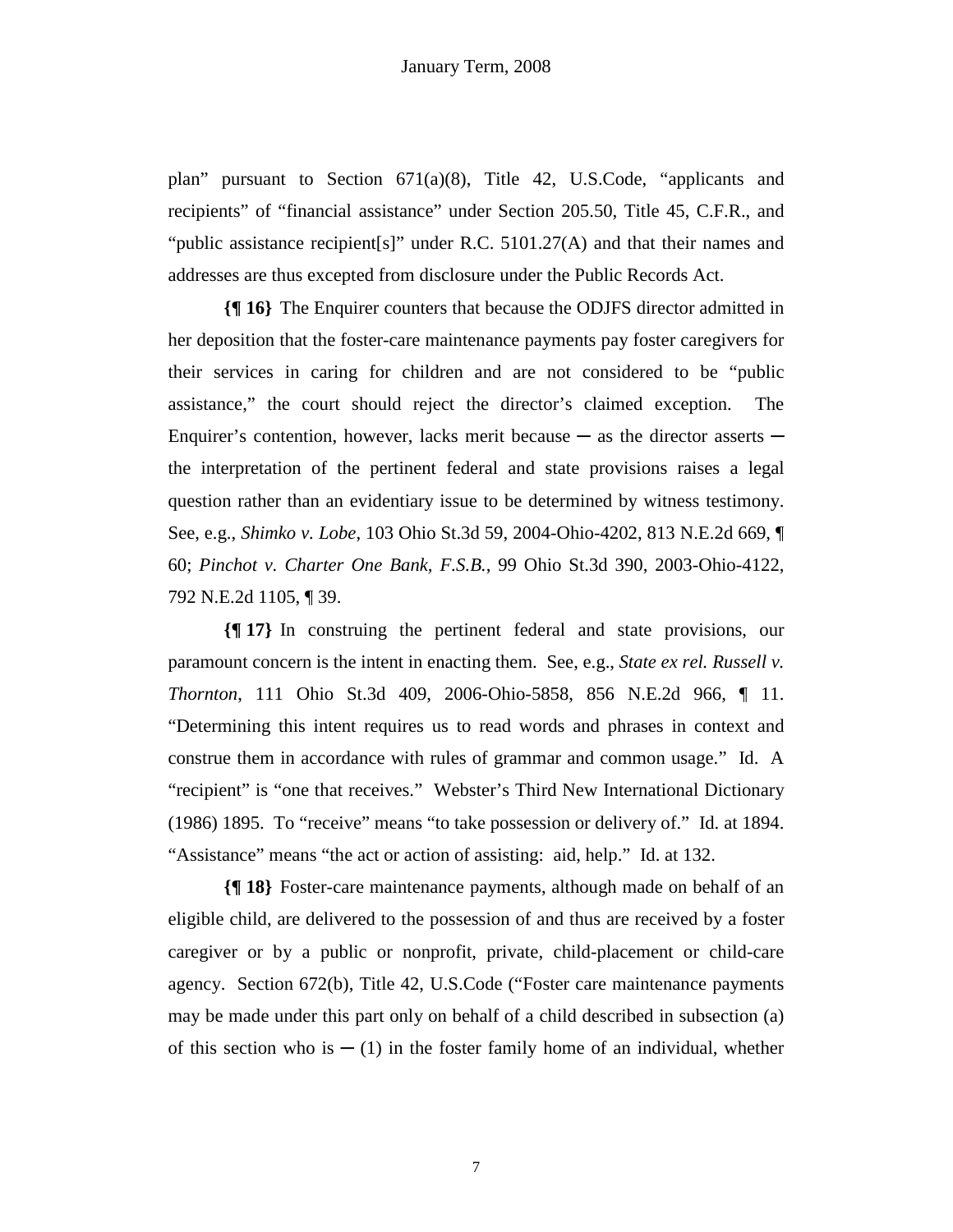the payments therefore are made to such individual or to a public or private childplacement or child-care agency"). Although the children are the ultimate beneficiaries, the foster caregivers become assisted individuals who are partially reimbursed for certain costs related to child care. See *Timmy S. v. Stumbo* (C.A.6, 1990), 916 F.2d 312, 315 ("The relevant benefits contemplated under the Act include foster care maintenance payments to licensed foster parents and training"); Harden, Foster Children in the Courts (1983) 142 ("Payments to foster families may represent needed money that makes possible better care, clothing, and entertainment for the children").

**{¶ 19}** This construction of the pertinent provisions is supported by precedent. In *Claudio v. Dowling* (1997), 89 N.Y.2d 567, 575, 656 N.Y.S.2d 599, 678 N.E.2d 1211, the Court of Appeals of New York ─ that state's highest court ─ held that "[s]ince foster care [maintenance] payments always are made as reimbursements, the foster parent may logically be considered the recipient of 'payments to cover the cost of \* \* \* food, clothing, shelter, daily supervision, school supplies  $* * *$ .' " (Emphasis omitted.) Id., quoting Section 675(4)(A), Title 42, U.S.Code. In fact, in holding that the foster caregivers had the requisite standing to request an administrative hearing to contest the amount of foster-care maintenance payments received, the New York Court of Appeals reasoned that foster caregivers are also "beneficiaries of [state] case plans." Id. at 574, 656 N.Y.S.2d 599, 678 N.E.2d 1211. If the foster caregivers are not reimbursed for these costs, they have, in effect, donated them.

**{¶ 20}** Similarly, even if foster caregivers are not considered at least partial beneficiaries of foster-care maintenance payments, they would still be recipients of these payments. See *In re Estate of Bundy* (1977), 81 Wis.2d 32, 36, 259 N.W.2d 701 ("a receiver is thought of in legal terms as one who takes possession of property for the benefit of others"), in which the Wisconsin Supreme Court held that a person could be the recipient of public-assistance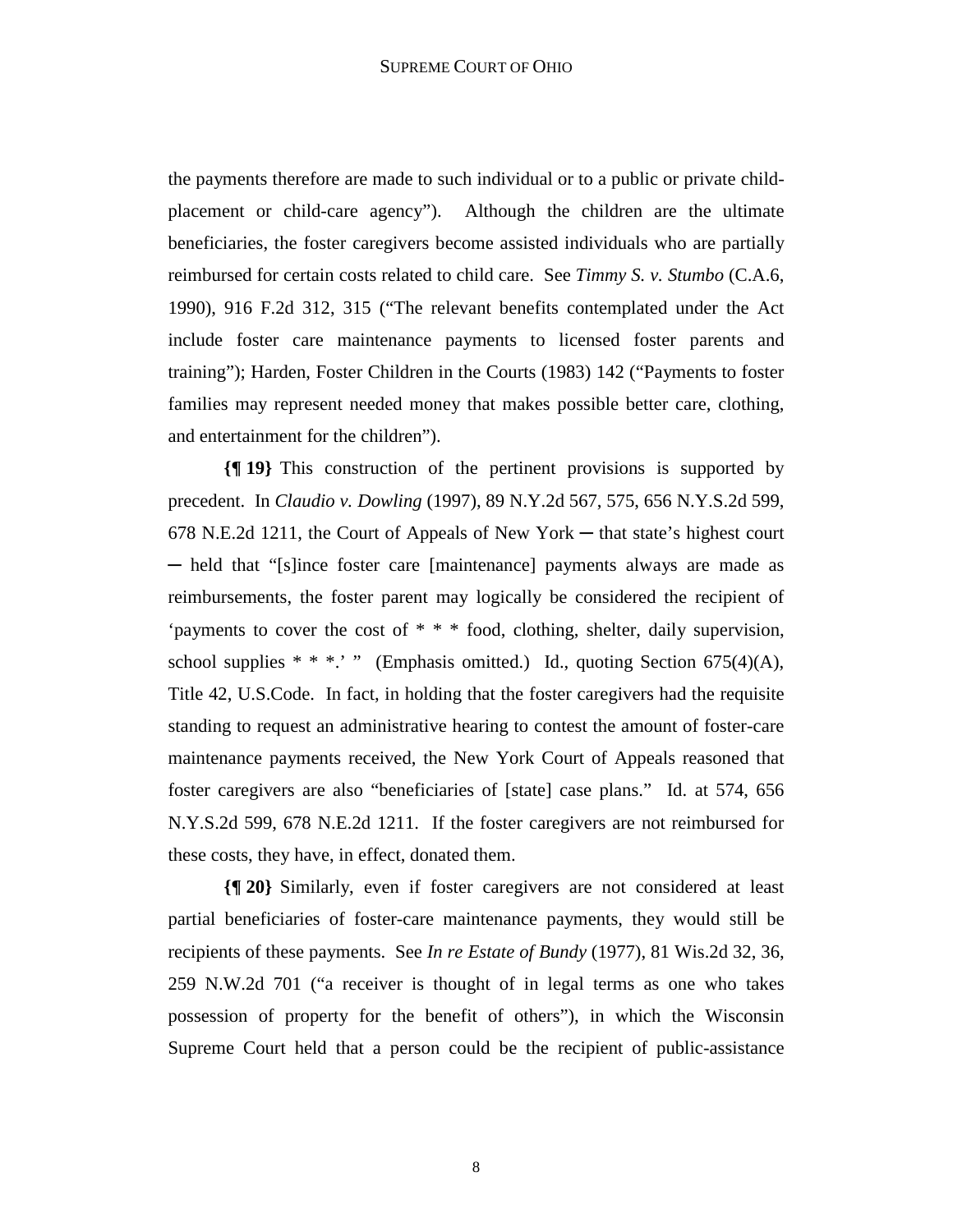payments even if the person received the payments in part for the benefit of another person.

**{¶ 21}** Therefore, based on the plain language of Section 671(a)(8), Title 42, U.S.Code, Section 205.50, Title 45, C.F.R., and R.C. 5101.27(A), certified foster caregivers could qualify as "individuals assisted under the State plan," "applicants and recipients" of "financial assistance," and "public assistance recipient[s]" for purposes of these confidentiality provisions. As amici curiae Ohio Association of Child Caring Agencies and Ohio Family Care Association note, "[w]hile the dependent child is the *beneficiary* of funds and services made available through Title IV-E, the foster care parent is the *recipient*, on behalf of the child in his or her case, of the assistance provided." (Emphasis sic.)

**{¶ 22}** Nevertheless, the director still bears the burden of establishing that these federal and state exceptions to disclosure are applicable to the requested record, which is a list of the names and addresses of certified foster caregivers in Ohio. In this regard, the director has not yet introduced evidence that all of the certified foster caregivers in the requested record had received or were receiving foster-care maintenance payments or had applied for them at the time of the Enquirer's request. Notably, under Section 672(a), Title 42, U.S.Code, these payments can be made only on behalf of *eligible* children. There is again no evidence in the record that all of the certified foster caregivers were caring for eligible children when the Enquirer made its request. At best, the director submitted evidence that about 80 percent of all foster homes had a placement in the year before a certain investigation occurred. There is no indication that the placements cited were of eligible children or that every certified foster caregiver had applied for or received foster-care maintenance payments at the time of the records request.

**{¶ 23}** Therefore, the director has not yet met her burden to establish that the disclosure of the list of names and addresses of certified foster caregivers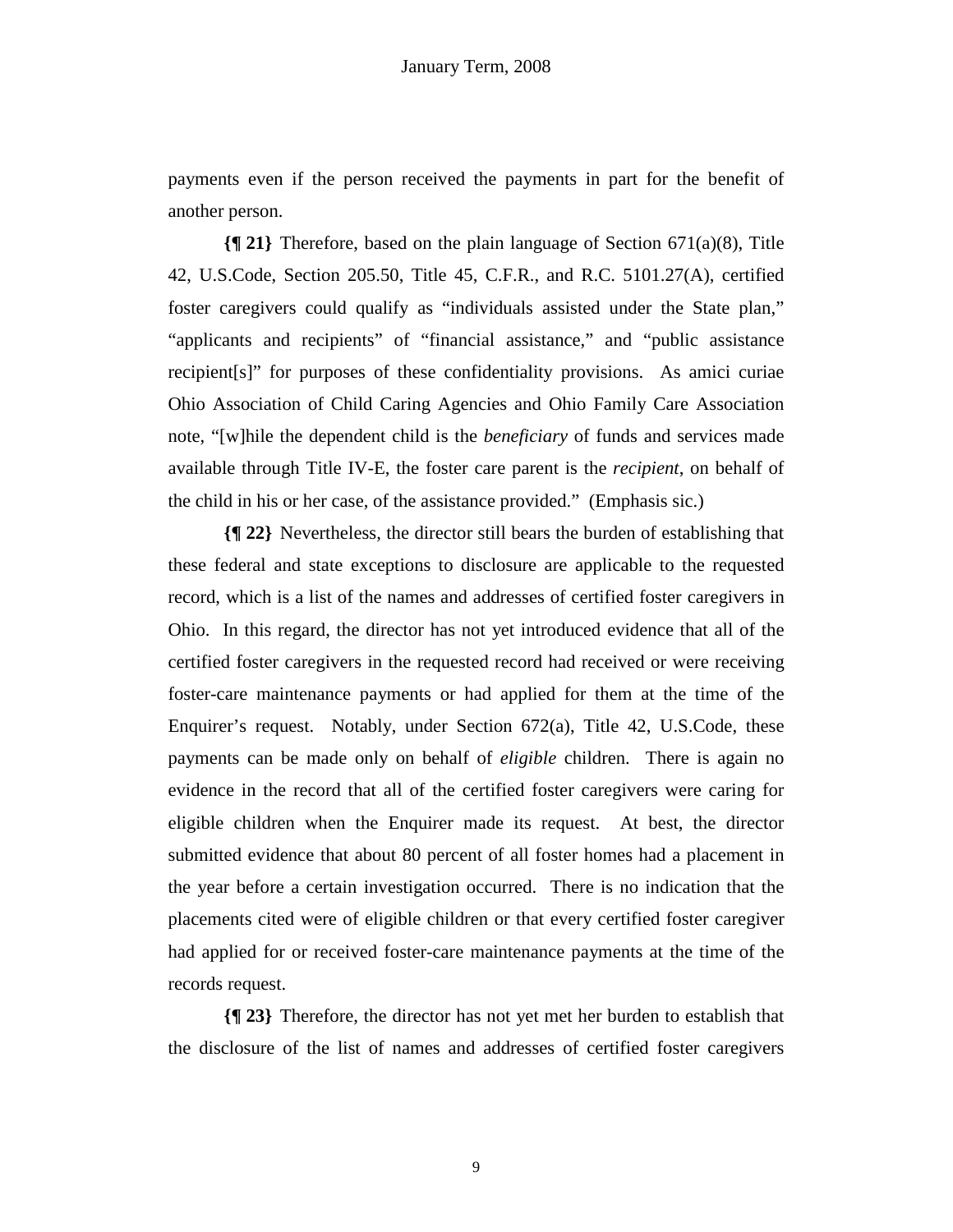would necessarily disclose which, if any, of the certified foster caregivers are, in fact, public-assistance recipients or applicants. The mere fact that ODJFS has certified certain individuals as foster caregivers does not make these individuals "assisted" under the state plan for purposes of federal law or "public-assistance recipients" or "applicants" under state law.

**{¶ 24}** In other words, federal and state law except from disclosure information concerning individuals assisted under the state foster-care plan and public-assistance recipients, but absent evidence showing that a list of the names and addresses of certified foster caregivers discloses which, if any, of those caregivers is a public-assistance recipient, the list is not excepted from disclosure under federal and state law. Section  $671(a)(8)$ , Title 42, U.S.Code; Section 205.50, Title 45, C.F.R.; R.C. 5101.27(A).

**{¶ 25}** Based on the foregoing, the director's contention that federal and state law except the foster caregivers' names and addresses from disclosure because they are recipients of foster-care maintenance payments lacks merit.

**{¶ 26}** Now that we have interpreted the applicable law, the status of the requested records can be established. We believe that the proper course is to allow the director to establish which information fits into this exception to disclosure, which had been undefined before our analysis. Forcing the director to make full disclosure of the names and addresses of all foster caregivers may jeopardize Ohio's eligibility to receive federal funding for the state's foster-care program and irrevocably destroy the privacy of foster caregivers whose identities are required under federal and state law to remain confidential.

Exception to Disclosure: R.C. 5101.131

**{¶ 27}** Under Section 674(a)(3)(C), Title 42, U.S.Code, each state that has an approved plan is entitled to partial reimbursement of expenses for the creation of certain statewide, mechanized, data-collection and information-retrieval systems. The General Assembly enacted R.C. 5101.13, which requires ODJFS to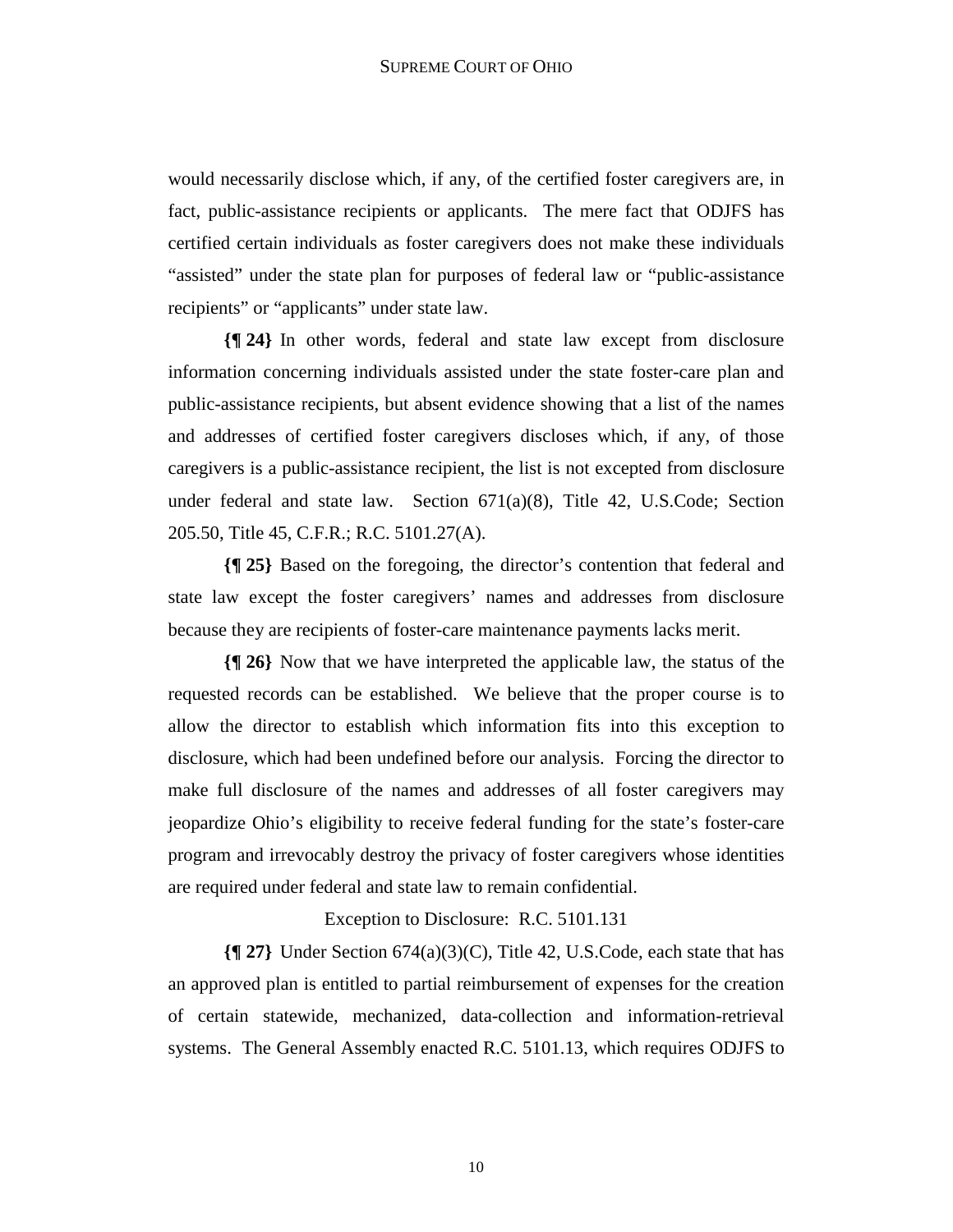establish and maintain SACWIS and to finalize statewide implementation of it not later than January 1, 2008. R.C. 5101.13(A) and (B).

**{¶ 28}** R.C. 5101.13(A) provides that the system shall contain the following records:

**{¶ 29}** "(1) Investigations of children and families, and children's care in out-of-home care, in accordance with sections 2151.421 and 5153.16 of the Revised Code;

**{¶ 30}** "(2) Care and treatment provided to children and families;

**{¶ 31}** "(3) Any other information related to children and families that state or federal law, regulation, or rule requires the department or a public children services agency to maintain."

**{¶ 32}** In general, "information contained in or obtained from the information system established and maintained under section 5101.13 of the Revised Code is confidential and is not subject to disclosure pursuant to section 149.43 or 1347.08 of the Revised Code." R.C. 5101.131.

**{¶ 33}** The director contends that all of the names and addresses of foster caregivers are excepted from disclosure based on R.C. 5101.131 because they are being entered into SACWIS as records relating to the "[c]are and treatment provided to children and families" under R.C. 5101.13(A)(2). But the director has not yet introduced sufficient evidence on the possible applicability of this exception. The evidence regarding SACWIS is limited to a brief reference in the director's deposition in which she noted that the system would allow the state to have information "about all the children in care, [and] all of the systems that are operating with those children and families." In her merit brief, the director conceded that "some names and addresses are not yet protected under R.C. 5101.13[1]" because they have not been entered into the system. In fact, the director submitted no evidence on how many, if any, foster caregivers' names and addresses were contained in SACWIS at the time of the Enquirer's request.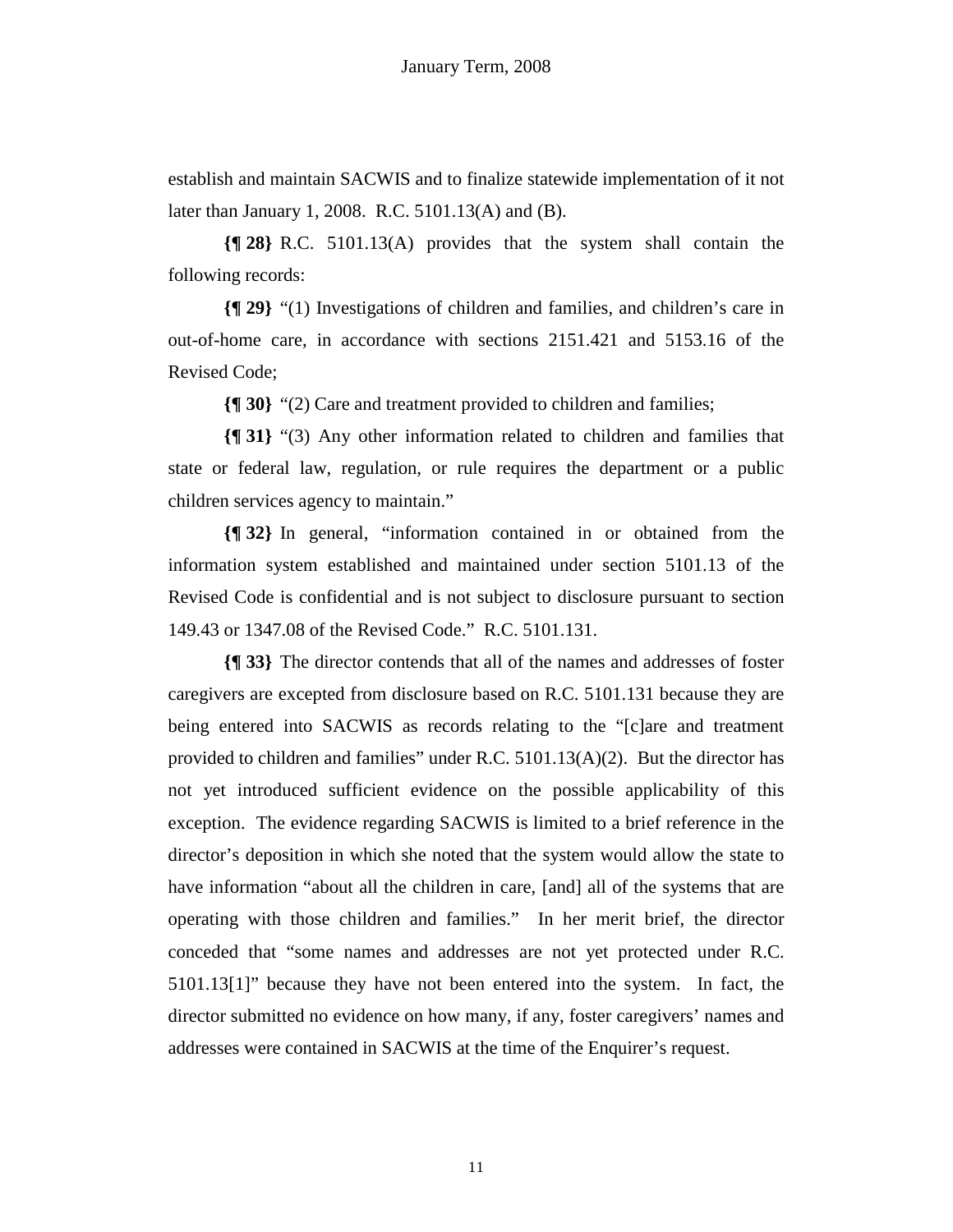**{¶ 34}** Again, we believe that the proper course is to allow the director to establish which information fits into this exception to disclosure.

Exception to Disclosure: "Good Sense" Rule

**{¶ 35}** Finally, the director and some of the amici claim that the names and addresses of foster caregivers should be held confidential under the "good sense" rule mentioned in *State ex rel. Keller v. Cox* (1999), 85 Ohio St.3d 279, 282, 707 N.E.2d 931, and *State ex rel. McCleary v. Roberts* (2000), 88 Ohio St.3d 365, 370, 725 N.E.2d 1144.

**{¶ 36}** In *Keller*, 85 Ohio St.3d at 282, 707 N.E.2d 931, we held that the constitutional right of privacy prevented an attorney representing a criminal defendant from obtaining access to a police officer's personnel files because "[p]olice officers' files that contain the names of officers' children, spouses, parents, home addresses, telephone numbers, beneficiaries, medical information, and the like should not be available to a defendant who might use the information to achieve nefarious ends." We further observed that "[t]his information should be protected not only by the constitutional right of privacy, but, also, we are persuaded that there must be a 'good sense' rule when such information about a law enforcement officer is sought by a defendant in a criminal case." Id.

**{¶ 37}** In *McCleary*, 88 Ohio St.3d 365, 725 N.E.2d 1144, syllabus, we held that "[p]ersonal information of private citizens, obtained by a 'public office,' reduced to writing and placed in record form and used by the public office in implementing some lawful regulatory policy, is not a 'public record' as contemplated by R.C. 149.43." In that case, the relator sought a copy of a city's database containing information about children who used the city's recreational facilities. We found that the personal information requested did not constitute a record for purposes of R.C. 149.43 because it did not document any of the functions of the city's recreation and parks department. Id. at 368-370, 725 N.E.2d 1144.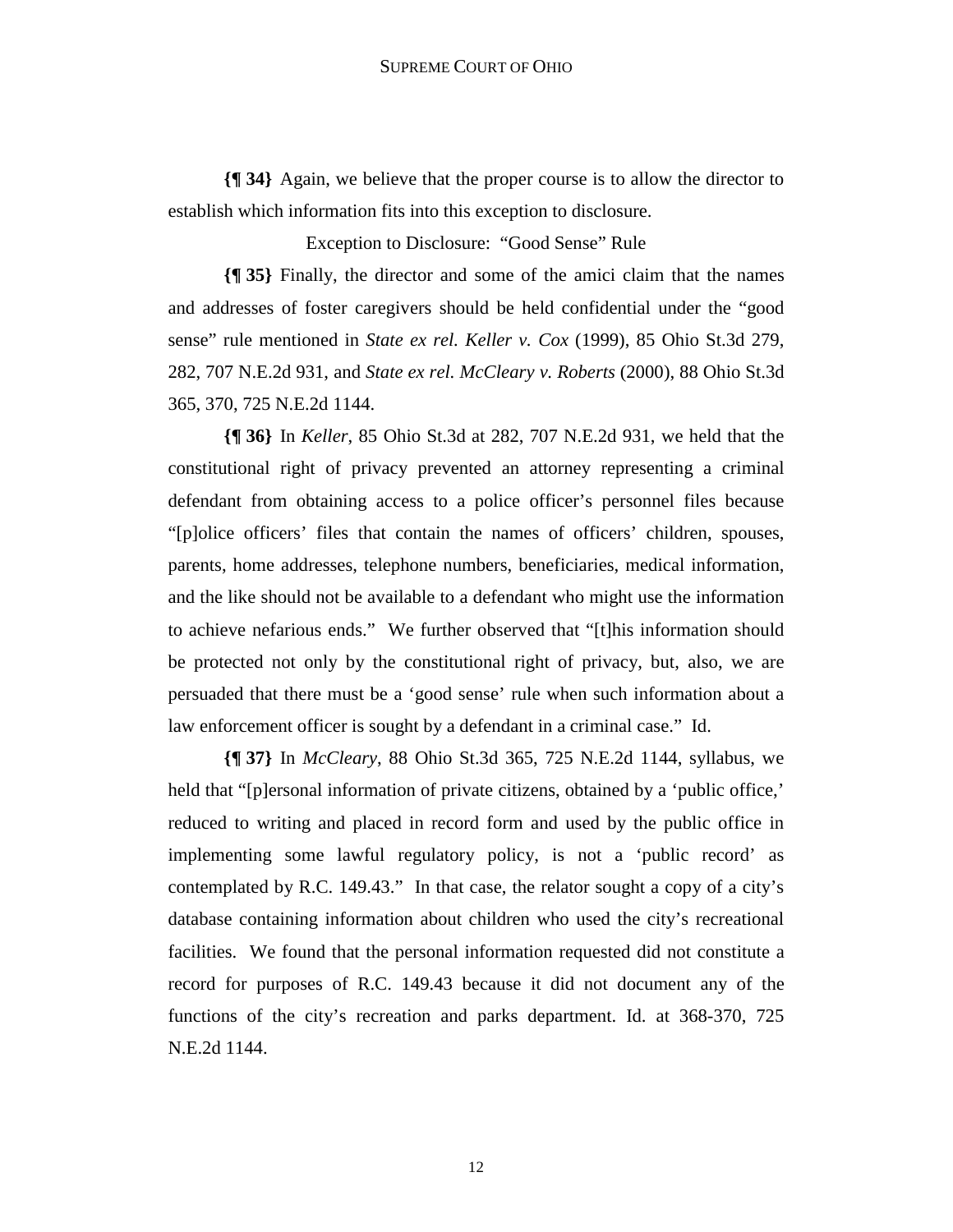**{¶ 38}** We also noted in dicta that even if the requested information constituted a record subject to R.C. 149.43, the record would be excepted from disclosure because of the constitutional right of privacy in that "release of personal information of this nature creates an unacceptable risk that a child could be victimized." Id. at 370-372, 725 N.E.2d 1144.

**{¶ 39}** For the following reasons, neither *Keller* nor *McCleary* supports the application of a "good sense" exception to disclosure under the Public Records Act in this case.

**{¶ 40}** First, our decision in *Keller* was premised upon the constitutional right of privacy, and the director does not claim that the requested record here is protected by this right. See *Conley v. Corr. Reception Ctr.* (2001), 141 Ohio App.3d 412, 417, 751 N.E.2d 528 ("As we read *Keller*, the Supreme Court based its decision to deny access to the personnel records on the officers' constitutional right to privacy and their right to personal security and to bodily integrity").

**{¶ 41}** Second, "to the extent that *Keller* also suggests a good-sense rule regarding the release of public records, the rule appears to be inextricably intertwined with the facts of *Keller*, which involved requests by criminal defendants for personal information about law enforcement personnel." *State ex rel. Beacon Journal Publishing Co. v. Bodiker* (1999), 134 Ohio App.3d 415, 430, 731 N.E.2d 245.

**{¶ 42}** Third, our holding in *McCleary* relied on the fact that the requested database did not constitute a record for purposes of the Public Records Act. By contrast, the requested copy here is a record. Moreover, our dicta in *McCleary* relied on the constitutional right of privacy, which the director does not assert in this case.

**{¶ 43}** Fourth, like the lead-citation notices at issue in *State ex rel. Cincinnati Enquirer v. Daniels*, 108 Ohio St.3d 518, 2006-Ohio-1215, 844 N.E.2d 1181, and unlike the city database at issue in *McCleary*, the requested information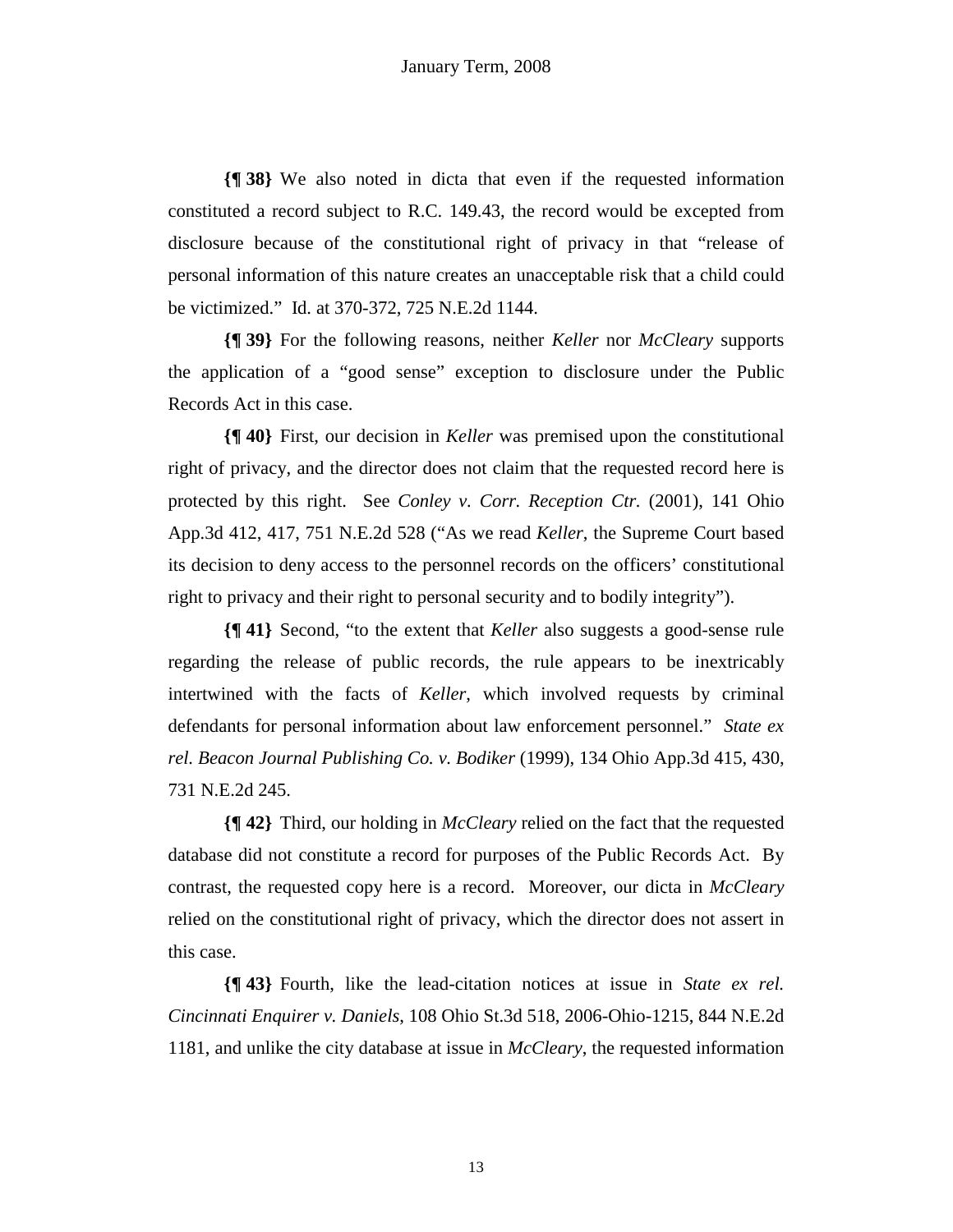in this case does not include specific identifiable information about children. See *Daniels* at ¶ 17.

**{¶ 44}** Finally, "the General Assembly is the ultimate arbiter of policy considerations relevant to public-records laws \* \* \* and it is for the legislature to 'weigh[] and balance[] the competing public policy considerations between the public's right to know how its state agencies make decisions and the potential harm, inconvenience or burden imposed on the agency by disclosure.' " *Kish v. Akron*, 109 Ohio St.3d 162, 2006-Ohio-1244, 846 N.E.2d 811, ¶ 44, quoting *State ex rel. James v. Ohio State Univ.* (1994), 70 Ohio St.3d 168, 172, 637 N.E.2d 911. A judicially created "good sense" rule cannot override this precedent. See, e.g., *State ex rel. WBNS TV, Inc. v. Dues*, 101 Ohio St.3d 406, 2004-Ohio-1497, 805 N.E.2d 1116, ¶ 36-37.

**{¶ 45}** In sum, a judicially created "good sense" rule does not except a public record from disclosure under R.C. 149.43.

# Conclusion - Mandamus Claim

**{¶ 46}** Based on the foregoing, the director is ordered to divulge the database containing the names and addresses not otherwise excluded by application of the law as explained in this opinion.

# Attorney Fees

**{¶ 47}** The Enquirer also requests an award of attorney fees. An award under the applicable version of R.C. 149.43 is not mandatory.<sup>1</sup> State ex rel. Fox *v. Cuyahoga Cty. Hosp. Sys.* (1988), 39 Ohio St.3d 108, 529 N.E.2d 443, paragraph two of the syllabus. "In granting or denying attorney fees under R.C. 149.43(C), courts consider the reasonableness of the government's failure to

<sup>1.</sup> Effective September 29, 2007, R.C. 149.43 was amended and subsection (C) provides new standards for awarding attorney fees in public-records mandamus cases. 2006 H.B. No. 9. That amendment does not include language that makes it applicable to records requests and cases filed before the effective date. Cf. *State ex rel. Beacon Journal Publishing Co. v. Ohio Dept. of Health*  (1990), 51 Ohio St.3d 1, 2-3, 553 N.E.2d 1345.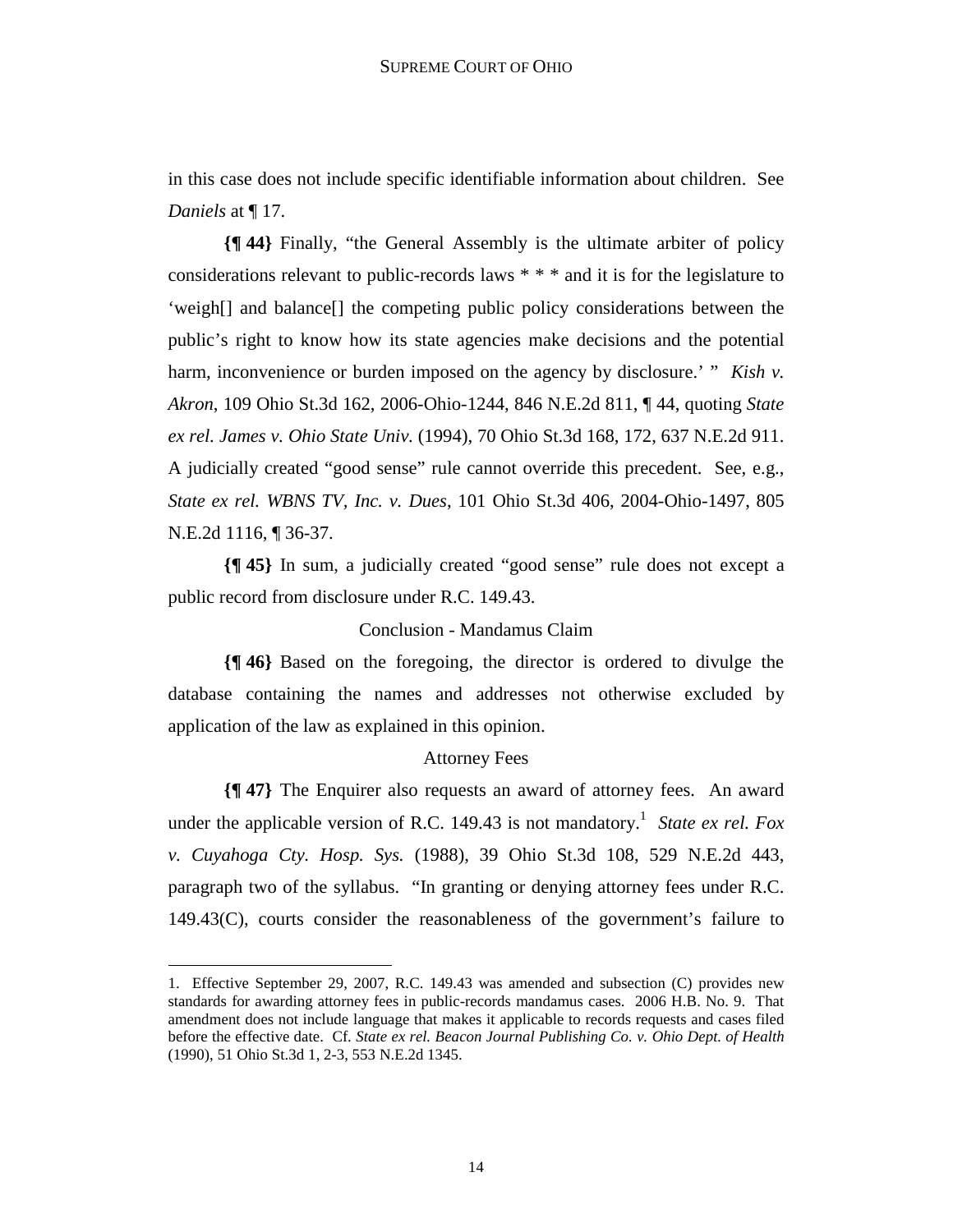comply with the public records request and the degree to which the public will benefit from release of the records in question." *State ex rel. Wadd v. Cleveland* (1998), 81 Ohio St.3d 50, 54, 689 N.E.2d 25.

**{¶ 48}** The director's position was reasonable because of the possible applicability of the claimed federal and state exceptions to the requested database of names and addresses. We have not previously considered these claimed exceptions. " '[C]ourts should not be in the practice of punishing parties for taking a rational stance on an unsettled legal issue.' " *Daniels*, 108 Ohio St.3d 518, 2006-Ohio-1215, 844 N.E.2d 1181, at ¶ 32, quoting *State ex rel. Olander v. French* (1997), 79 Ohio St.3d 176, 179, 680 N.E.2d 962.

**{¶ 49}** Moreover, the director introduced evidence of four instances in which biological parents located children who had been removed from their homes and proceeded to harm or threaten to harm the children and their caregivers. The state official in charge of overseeing foster-care and adoption programs for ODJFS has opined that the release of the names and addresses of foster caregivers would harm children, discourage adoption, and make it difficult to recruit and retain foster caregivers. Four separate groups have filed amicus curiae briefs in support of the director. In February 2008, the governor signed into law Am.Sub.H.B. No. 214, effective May 14, which exempts identifying information of current and prospective foster caregivers, including records of the type sought here. $2$ 

<sup>2.</sup> The parties submitted supplemental briefs addressing what impact, if any, Am.Sub.H.B. No. 214, which generally exempts this type of record, has on this case. We find that the act does not apply retroactively to this case, because the General Assembly has not so specified. *State v. LaSalle*, 96 Ohio St.3d 178, 2002-Ohio-4009, 772 N.E.2d 1172, ¶ 14; R.C. 1.48. Nor is there any indication that the General Assembly was merely clarifying existing law. In fact, the Legislative Service Commission concluded in its analysis of the amendment that "existing statutory law *does not* specifically *exclude foster caregiver information* from being considered a public record." (Emphasis added. LSC Bill Analysis of Am.Sub.H.B. No. 214, at 7. http://lsc.state.oh.us/analyses 127h0214-rs-127.pdf. The General Assembly thus *modified* rather than *clarified* existing law. Finally, it does not make "good sense" for courts to judicially legislate exceptions to the Public Records Act that have not been retroactively applied to pending claims by the General Assembly.